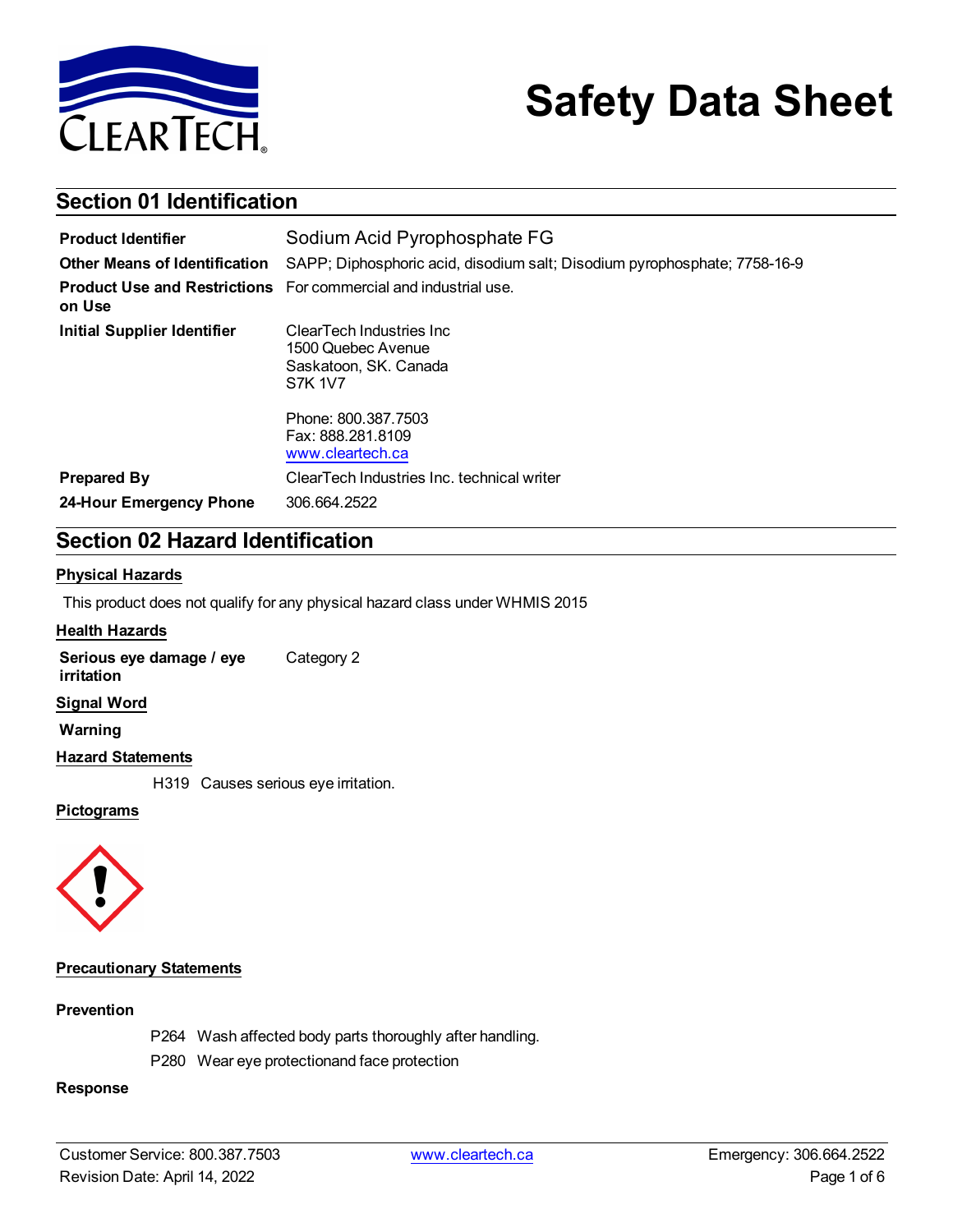P305 P351 P338 IF IN EYES: Rinse cautiously with water for several minutes. Remove contact lenses, if present P337 P313 and easy to do. Continue rinsing. If eye irritation persists: Get medical advice or attention.

#### **Hazards Not Otherwise Classified**

Not available

#### **Supplemental Information**

Not available

# **Section 03 Composition / Information on Ingredients**

#### **Hazardous Ingredients:**

| <b>Chemical name</b>             | Common name(s)                      | <b>CAS</b> number | Concentration (w/w%) |
|----------------------------------|-------------------------------------|-------------------|----------------------|
| Diphosphoric acid, disodium salt | Sodium Acid<br>Pyrophosphate (SAPP) | 7758-16-9         | ≥95.0%               |

## **Section 04 First-Aid Measures**

#### **Description of necessary first-aid measures**

**Ingestion** Get medical advice / attention if you feel unwell or are concerned.

**Skin contact** Rinse skin with lukewarm, gently flowing water / shower for 5 minutes or until product is removed. If skin irritation occurs or if you feel unwell: Get medical advice / attention.

**Eye contact** Remove source of exposure or move person to fresh air. Rinse eyes cautiously with lukewarm, gently flowing water for several minutes, while holding the eyelids open. Remove contact lenses, if present and easy to do. Continue rinsing for 15 to 20 minutes. Take care not to rinse contaminated water into the unaffected eye or onto the face. If eye irritation persists: Get medical advice / attention.

#### **Most important symptoms and effects, both acute and delayed**

| <b>Inhalation</b>   | May cause respiratory irritation.    |  |  |
|---------------------|--------------------------------------|--|--|
| Ingestion           | May cause discomfort or nausea.      |  |  |
| <b>Skin contact</b> | May cause transient skin irritation. |  |  |
|                     |                                      |  |  |

**Eye contact** Causes serious eye irritation.

**Further information** For further information see Section 11 Toxicological Information.

### **Section 05 Fire Fighting Measures**

| Suitable extinguishing media                      | Extinguish fire using extinguishing agents suitable for the surrounding fire.               |
|---------------------------------------------------|---------------------------------------------------------------------------------------------|
| Unsuitable extinguishing<br>media                 | Water jets are not recommended in fires involving chemicals.                                |
| the chemical                                      | Specific hazards arising from In the event of a fire oxides of phosphorous may be released. |
| Special protective equipment<br>for fire-fighters | Wear NIOSH-approved self-contained breathing apparatus and chemical-protective<br>clothing. |

# **Section 06 Accidental Release Measures**

**Personal Precautions / Protective Equipment / Emergency Procedures** Wear appropriate personal protective equipment (See Section 08 Exposure Controls and Personal Protection). Stay upwind, ventilate area.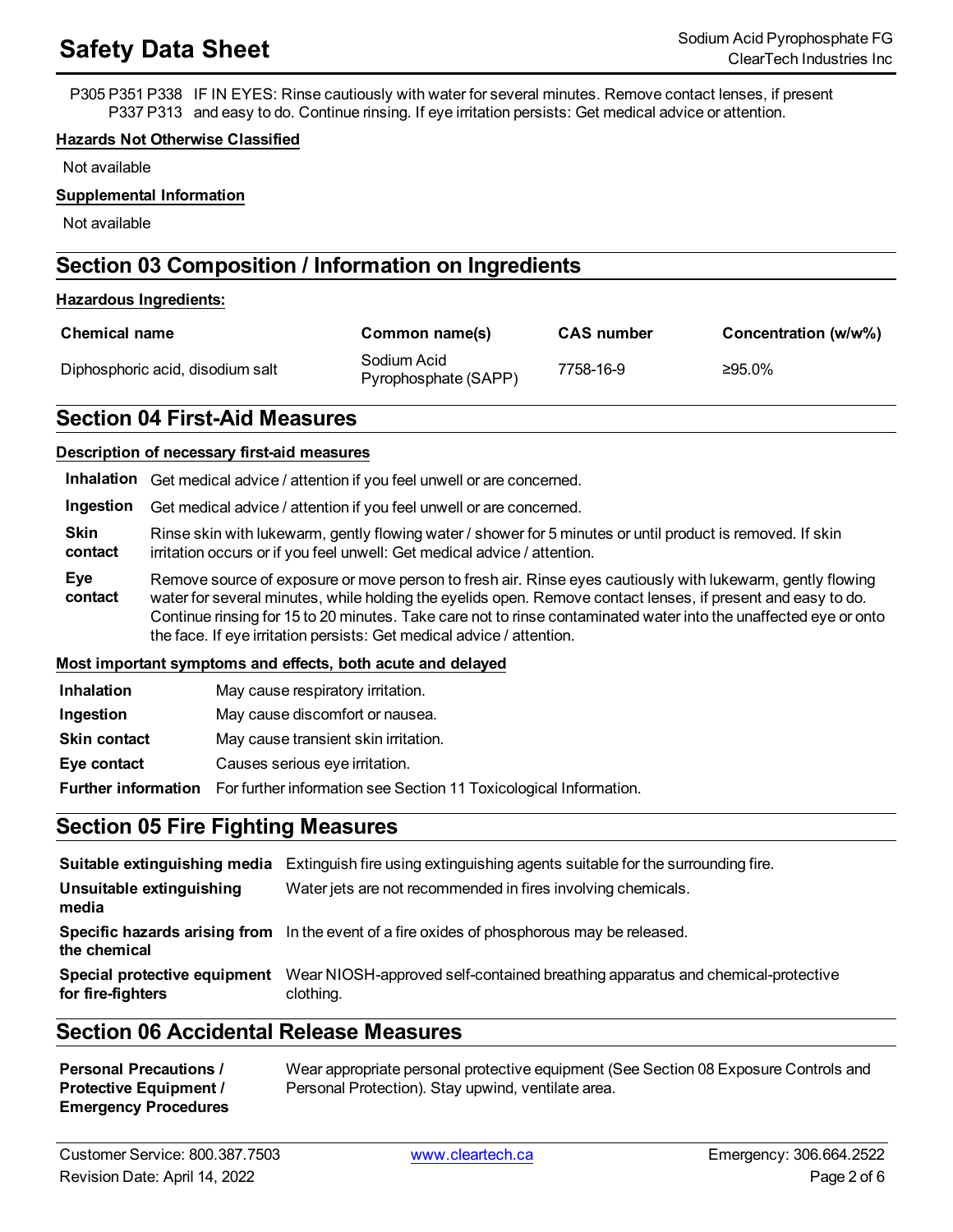**Methods and Materials for Containment and Cleaning Up**

**Environmental Precautions** Prevent material from entering waterways, sewers or confined spaces. Notify local health and wildlife officials. Notify operators of nearby water intakes.

> Dry sweeping is not recommended. Pre-damping the material or use of a vacuum is preferred. Shovel into clean, dry, labeled containers and cover. Flush area with water.

# **Section 07 Handling and Storage**

|                                    | <b>Precautions for Safe Handling</b> Use proper equipment for lifting and transporting all containers. Use sensible industrial<br>hygiene and housekeeping practices. Wash thoroughly after handling. Avoid all situations<br>that could lead to harmful exposure.                                     |
|------------------------------------|--------------------------------------------------------------------------------------------------------------------------------------------------------------------------------------------------------------------------------------------------------------------------------------------------------|
|                                    | Inspect containers for damage or leaks before handling. If the original label is damaged or<br>missing replace with a workplace label. Have suitable emergency equipment for fires, spills<br>and leaks readily available.                                                                             |
| <b>Conditions for Safe Storage</b> | Store in a cool, dry, well-ventilated area, away from heat sources and incompatible<br>materials. Always store in original labeled container. Keep containers tightly closed when<br>not in use and when empty. Empty containers may contain hazardous residues. Protect<br>label and keep it visible. |
| <b>Incompatibilities</b>           | Oxidizing agents, such as oxygen, hydrogen peroxide, sulphuric and nitric acids,<br>hypochlorites and permanganates.                                                                                                                                                                                   |

# **Section 08 Exposure Controls and Personal Protection**

#### **Exposure limits**

There are no known exposure limits for this product.

#### **Engineering controls**

| <b>Ventilation Requirements</b> | Mechanical ventilation (dilution or local exhaust), process or personnel enclosure and<br>control of process conditions should be provided in accordance with all fire codes and<br>regulatory requirements. Supply sufficient replacement air to make up for air removed by<br>exhaust systems. |
|---------------------------------|--------------------------------------------------------------------------------------------------------------------------------------------------------------------------------------------------------------------------------------------------------------------------------------------------|
| <b>Other</b>                    | An eye wash bottle or eye wash station should be available, tested, and be in close<br>proximity to the product being handled in accordance with provincial regulations.                                                                                                                         |

#### **Protective equipment**

The following are recommendations only. It is the responsibility of the employer / user to conduct a hazard assessment of the process in which this product being used and determine the proper engineering controls and PPE for their process. Additional regulatory and safety information should be sought from local authorities and, if needed, a professional industrial hygienist.

| Eye and face protection       | Where there is potential eye or face exposure, tightly fitting chemical goggles are<br>recommended. Contact lenses are not recommended; they may contribute to severe eye<br>injury. |
|-------------------------------|--------------------------------------------------------------------------------------------------------------------------------------------------------------------------------------|
| Hand and body protection      | Where handling this product it is recommended that skin contact is avoided.                                                                                                          |
| <b>Respiratory protection</b> | In case of insufficient ventilation wear suitable respiratory equipment.                                                                                                             |
| <b>Thermal hazards</b>        | Not available                                                                                                                                                                        |

# **Section 09 Physical and Chemical Properties**

#### **Appearance**

| <b>Physical state</b> | Powder  |
|-----------------------|---------|
| <b>Colour</b>         | Not ava |

*<u>Available</u>*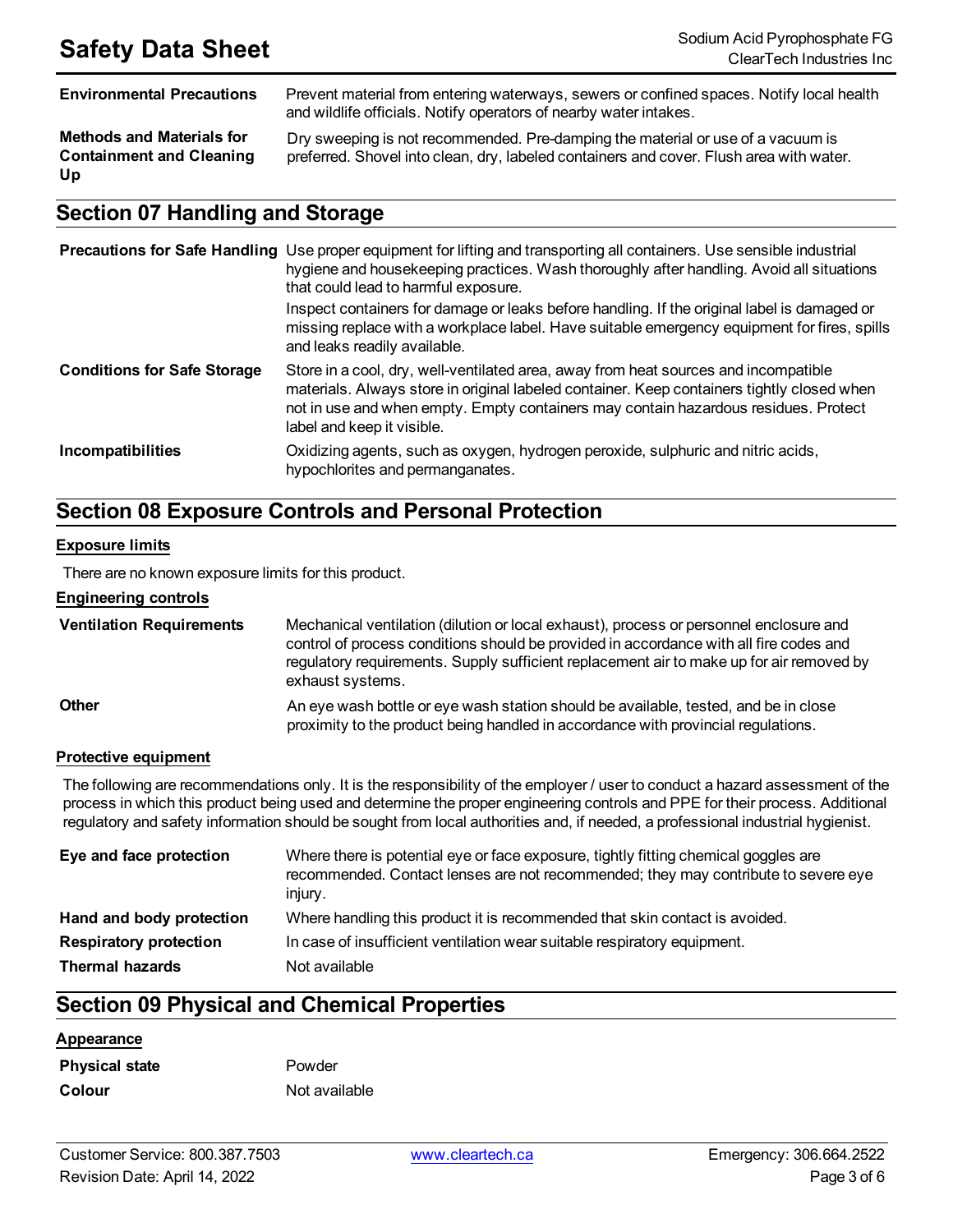| <b>Odour</b>                               | <b>Odourless</b>                                                        |
|--------------------------------------------|-------------------------------------------------------------------------|
| <b>Odour threshold</b>                     | Not available                                                           |
| <b>Property</b>                            |                                                                         |
| pH                                         | $3.5 - 4.5 \omega$ 1%                                                   |
| Melting point / freezing point             | >450 °C                                                                 |
| Initial boiling point and<br>boiling range | Not available                                                           |
| <b>Flash point</b>                         | Not applicable                                                          |
| <b>Evaporation rate</b>                    | Not available                                                           |
| <b>Flammability</b>                        |                                                                         |
| Upper flammable limit                      | Not available                                                           |
| Lower flammable limit                      | Not available                                                           |
| Vapour pressure                            | Not available                                                           |
| Vapour density                             | Not available                                                           |
| <b>Relative density</b>                    | $0.9 - 1.1$ g/cm <sup>3</sup>                                           |
| <b>Solubility</b>                          | 100 g/L @ 20 °C                                                         |
| Partition coefficient: n-<br>octanol/water | Not available                                                           |
| Auto-ignition temperature                  | Not available                                                           |
| <b>Decomposition temperature</b>           | Not available                                                           |
| <b>Viscosity</b>                           | Not applicable                                                          |
| <b>Specific gravity</b>                    | Not applicable                                                          |
| <b>Particle characteristics</b>            | Particle size: $>90\%$ is $< 0.150$ mm<br>Particle shape: Not available |

# **Section 10 Stability and Reactivity**

| Reactivity                                   | Hygroscopic: absorbs moisture from the air.                                                                          |
|----------------------------------------------|----------------------------------------------------------------------------------------------------------------------|
| <b>Stability</b>                             | This product is stable if stored according to the recommendations in Section 07.                                     |
| <b>Possibility of hazardous</b><br>reactions | Hazardous polymerization is not known to occur.                                                                      |
| <b>Conditions to avoid</b>                   | Avoid contact with incompatible materials.                                                                           |
| Incompatible materials                       | Oxidizing agents, such as oxygen, hydrogen peroxide, sulphuric and nitric acids,<br>hypochlorites and permanganates. |
| <b>Hazardous decomposition</b><br>products   | Thermal decomposition may produce oxides of phosphorous.                                                             |

# **Section 11 Toxicological Information**

#### **Acute Toxicity (LD50 / LC50 values)**

| Component   | Route      | <b>Species</b> | Value           | <b>Exposure time</b> |
|-------------|------------|----------------|-----------------|----------------------|
| <b>SAPP</b> | Oral       | Rat            | >2,000 mg/kg bw |                      |
|             | Dermal     | Rat            | >2,000 mg/kg bw |                      |
|             | Inhalation | Rat            | $>0.58$ mg/L    | 4 hours              |

#### **Toxic Health Effect Summary**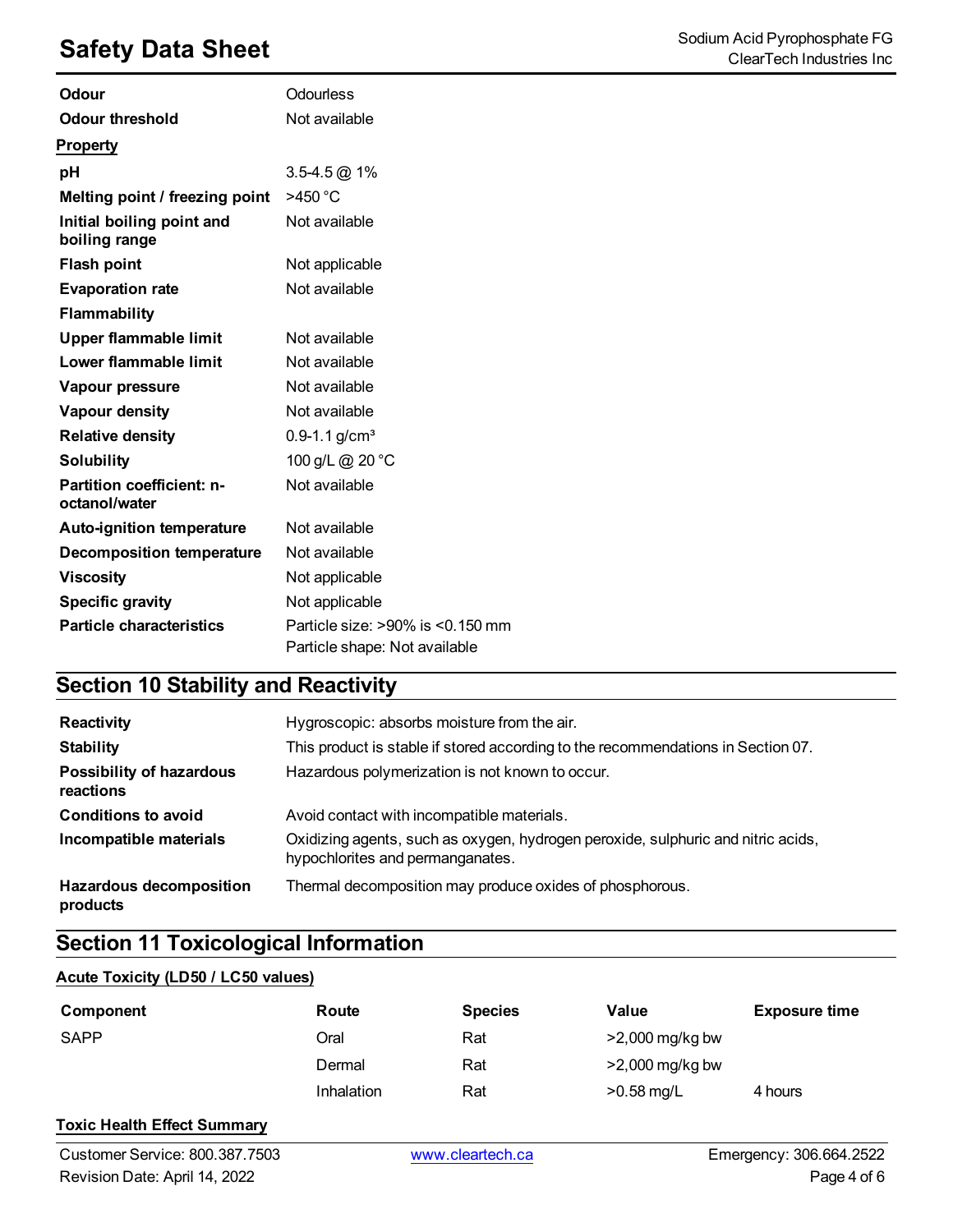| <b>Chemical</b><br>characteristics | No known effects                                                                                           |
|------------------------------------|------------------------------------------------------------------------------------------------------------|
| <b>Skin</b>                        | May cause transient skin irritation.                                                                       |
| Ingestion                          | May cause discomfort or nausea.                                                                            |
| <b>Inhalation</b>                  | May cause respiratory irritation.                                                                          |
| Eye contact                        | Causes serious eye irritation.                                                                             |
| <b>Sensitization</b>               | This product and its components at their listed concentration have no known sensitizing effects.           |
| <b>Mutagenicity</b>                | This product and its components at their listed concentration have no known mutagenic effects.             |
| Carcinogenicity                    | This product and its components at their listed concentration have no known carcinogenic effects.          |
| Reproductive<br>toxicity           | This product and its components at their listed concentration have no known reproductive effects.          |
| Specific organ<br>toxicity         | This product and its components at their listed concentration have no known effects on specific<br>organs. |
| <b>Aspiration hazard</b>           | Not available                                                                                              |
| <b>Synergistic</b><br>materials    | Not available                                                                                              |

# **Section 12 Ecological Information**

### **Ecotoxicity**

| Component               | Type                                                                                                                 | <b>Species</b>           | Value              | <b>Exposure Time</b> |  |
|-------------------------|----------------------------------------------------------------------------------------------------------------------|--------------------------|--------------------|----------------------|--|
| TKPP (read across)      | LC50                                                                                                                 | Fish                     | $>100$ mg/L        | 96 hours             |  |
|                         | EC <sub>50</sub>                                                                                                     | Aquatic<br>invertabrates | $>100$ mg/L        | 48 hours             |  |
|                         | <b>NOEC</b>                                                                                                          | Algea                    | $100 \text{ mg/L}$ | 72 hours             |  |
| <b>Biodegradability</b> | The domestic substance list categorizes SAPP as non-persistent.                                                      |                          |                    |                      |  |
| <b>Bioaccumulation</b>  | The domestic substance list categorizes SAPP as bioaccumulative.                                                     |                          |                    |                      |  |
| <b>Mobility</b>         | This product is water soluble, but is expected to adsorb to soil and is not expected to<br>contaminate ground water. |                          |                    |                      |  |
| Other adverse effects   | Not available                                                                                                        |                          |                    |                      |  |

# **Section 13 Disposal Considerations**

| <b>Waste From Residues /</b>  | Dispose in accordance with all federal, provincial, and local regulations including the                                                                                     |
|-------------------------------|-----------------------------------------------------------------------------------------------------------------------------------------------------------------------------|
| <b>Unused Products</b>        | Canadian Environmental Protection Act.                                                                                                                                      |
| <b>Contaminated Packaging</b> | Do not remove label, follow label warnings even after the container is empty. Empty<br>containers should be recycled or disposed of at an approved waste handling facility. |

# **Section 14 Transport Information**

| UN number                                  | Not available |
|--------------------------------------------|---------------|
| UN proper shipping name<br>and description | Not available |
| Transport hazard class(es)                 | Not available |
| Packing group                              | Not available |
| <b>Excepted quantities</b>                 | Not available |